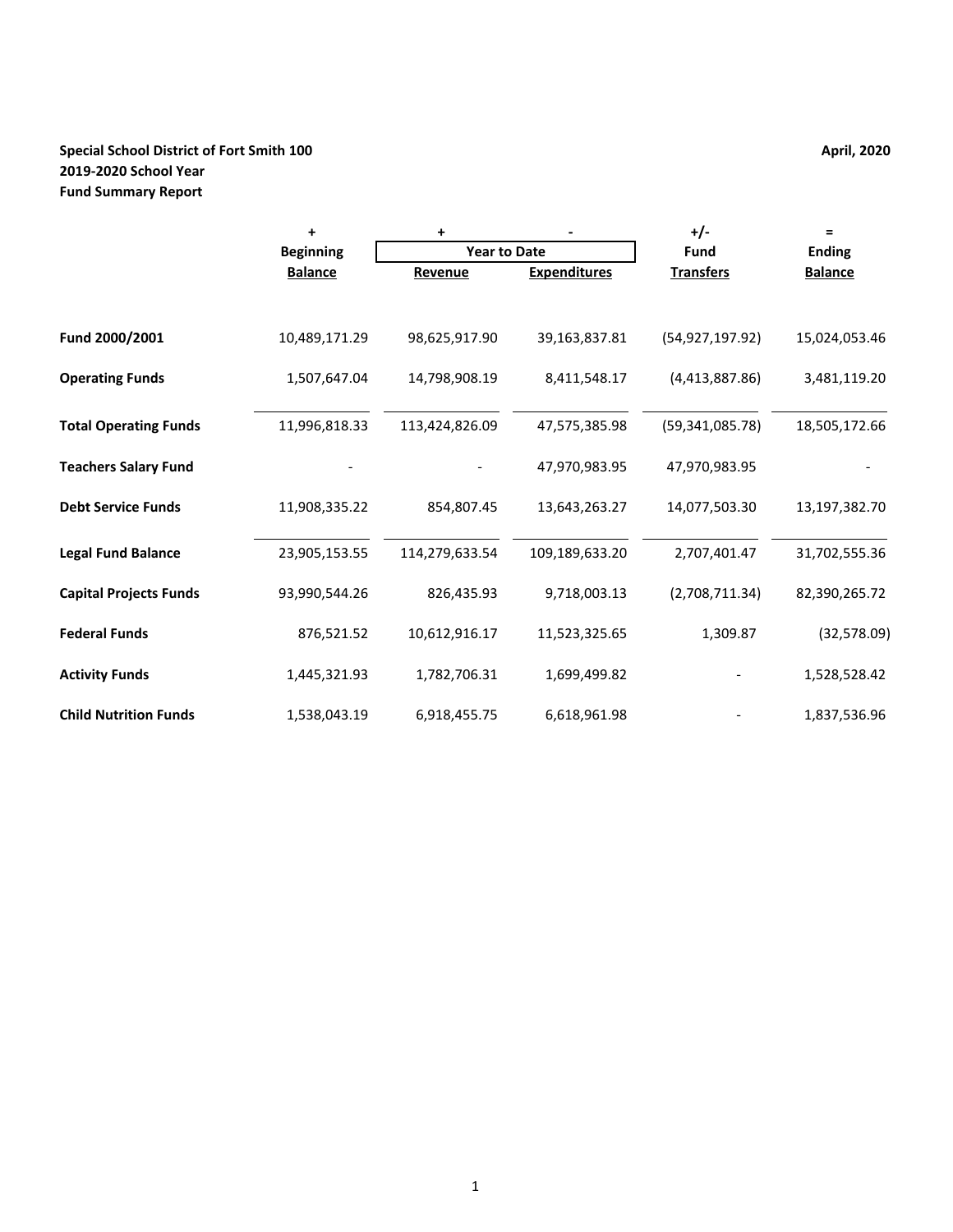# **Special School District of Fort Smith 100 April, 2020 April, 2020 2019-2020 School Year Revenue Report**

|                                                        | <b>April, 2020</b> | Year to Date            | <b>Budget</b> | (Excess) or<br><b>Short of Funds</b> |
|--------------------------------------------------------|--------------------|-------------------------|---------------|--------------------------------------|
| Property Taxes - Jul-Dec                               |                    | 38,591,702.09           | 39,000,000    | 408,298                              |
| Property Taxes - Jan-Jun                               | 1,312,822.37       | 4,781,656.76            | 20,000,000    | 15,218,343                           |
| Property Taxes - Delinquent                            |                    |                         |               |                                      |
|                                                        | 244,312.31         | 2,154,213.46            | 2,200,000     | 45,787                               |
| Property Taxes - Excess Comm                           |                    | 2,206,866.77            | 1,800,000     | (406, 867)                           |
| Revenues in Lieu of Taxes<br>Penalties/Interest on Tax | 2,892.31           | 688,820.51<br>33,758.11 | 500,000       | (188, 821)                           |
|                                                        |                    |                         |               | (33, 758)                            |
| <b>Interest Revenue</b>                                | 29,317.62          | 388,834.88              | 450,000       | 61,165                               |
| Contributions                                          | (1,000.00)         | 269,000.00              |               | (269,000)                            |
| <b>Turf Sponsorships</b>                               |                    | 36,803.10               | 100,000       | 63,197                               |
| Sale/Loss Compensation                                 | 3,745.71           | 47,198.44               |               | (47, 198)                            |
| <b>State Foundation Funding</b>                        | 4,823,875.00       | 48,249,795.00           | 57,905,435    | 9,655,640                            |
| 98% Uniform Rate of Tax                                |                    |                         | 1,000,000     | 1,000,000                            |
| <b>Other Local Revenue</b>                             | 17,751.39          | 343,932.18              | 197,050       | (146, 882)                           |
| Daycare Fees                                           | 180.00             | 201,675.40              | 196,080       | (5, 595)                             |
| Severance Tax                                          | 371.43             | 1,564.72                | 1,000         | (565)                                |
| Special Ed Supervision                                 |                    |                         |               |                                      |
| Special Ed Catastrophic                                |                    |                         | 170,000       | 170,000                              |
| <b>Residential Treatment</b>                           |                    | 314,820.00              | 736,000       | 421,180                              |
| <b>Professional Development</b>                        |                    | 384,684.00              | 384,684       |                                      |
| ALE                                                    |                    | 332,183.00              | 415,229       | 83,046                               |
| <b>ELL</b>                                             |                    | 1,065,015.00            | 1,126,425     | 61,410                               |
| <b>NSL</b>                                             | 975,424.00         | 8,790,365.77            | 10,729,659    | 1,939,293                            |
| <b>Workforce Centers</b>                               |                    | 148,484.46              | 88,583        | (59, 901)                            |
| <b>General Facility Funds</b>                          |                    |                         |               |                                      |
| Debt Service Funds                                     |                    | 32,915.00               | 32,915        |                                      |
| <b>National Board Certification</b>                    | 1,069,673.00       | 1,069,673.00            |               | (1,069,673)                          |
| <b>Student Growth Funds</b>                            |                    |                         |               |                                      |
| <b>Declining Enrollement Funds</b>                     |                    | 486,414.00              |               | (486, 414)                           |
| <b>College &amp; Career Readiness</b>                  |                    |                         |               |                                      |
| <b>Broadband Match</b>                                 |                    |                         |               |                                      |
| Other State Funds                                      | 9,999.96           | 297,525.28              | 309,758       | 12,233                               |
| <b>Adult Education</b>                                 | 78,941.97          | 653,727.21              | 950,000       | 296,273                              |
| <b>State Preschool</b>                                 | 59,269.08          | 104,927.95              | 217,525       | 112,597                              |
| <b>ABC Grant</b>                                       | 172,827.00         | 1,748,270.00            | 1,748,270     |                                      |
| <b>Indirect Cost Revenue</b>                           |                    |                         | 259,899       | 259,899                              |
| <b>Total</b>                                           | 8,800,403.15       | 113,424,826.09          | 140,518,512   | 27,093,687                           |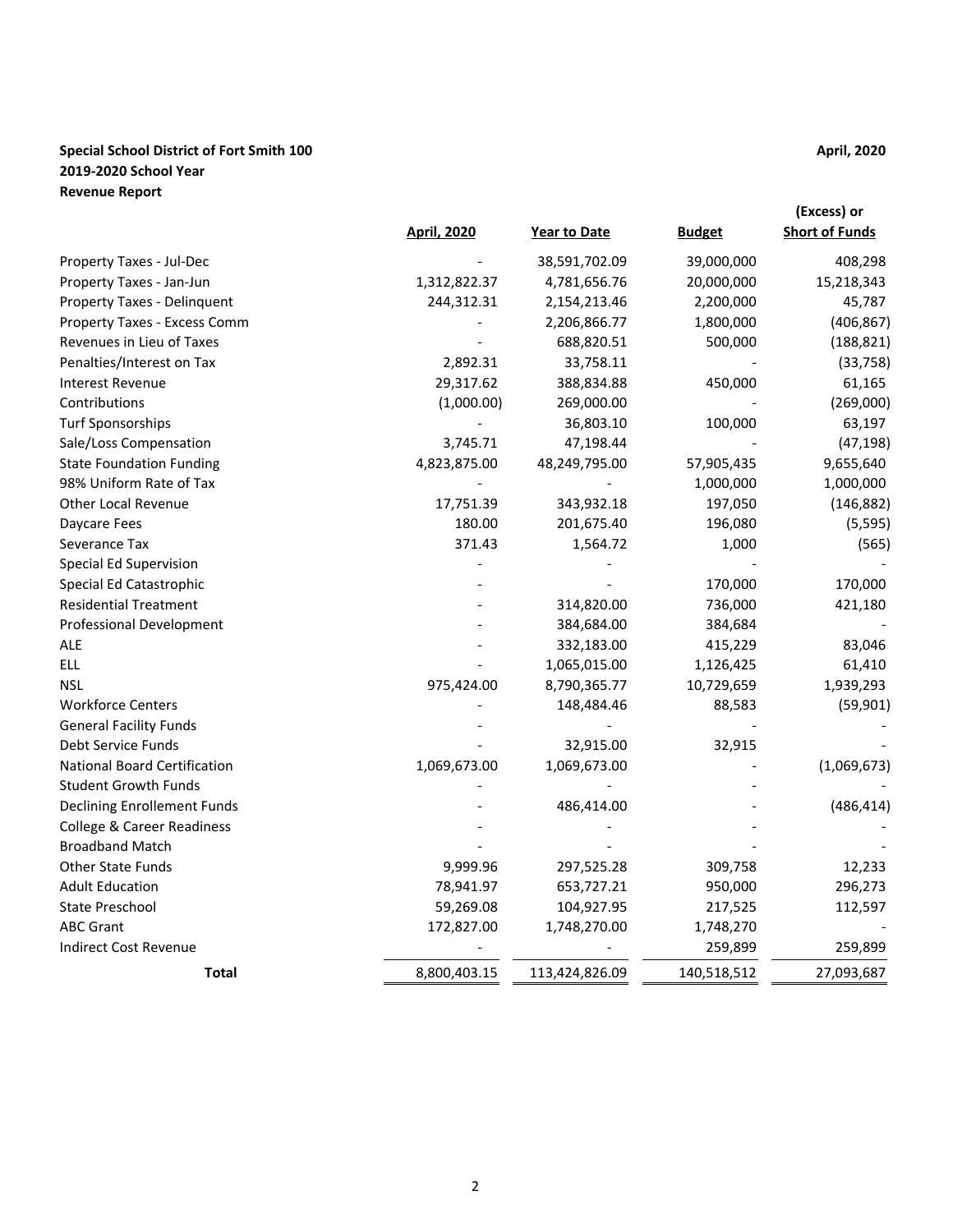# **Special School District of Fort Smith 100 April, 2020 April, 2020 2019-2020 School Year Expenditure Report**

|                                     | <b>April, 2020</b> | <b>Year to Date</b> | <b>Budget</b> | (Overage) or<br><b>Left to Spent</b> |
|-------------------------------------|--------------------|---------------------|---------------|--------------------------------------|
| <b>Teachers Salary Fund</b>         |                    |                     |               |                                      |
| <b>Regular Education</b>            | 3,990,050.67       | 28,101,771.79       | 38,669,235    | 10,567,463                           |
| <b>Special Education</b>            | 449,985.80         | 4,053,068.07        | 5,997,005     | 1,943,937                            |
| <b>Vocational Education</b>         | 223,074.92         | 1,999,302.46        | 2,826,036     | 826,734                              |
| <b>Compensatory Education</b>       | 159,219.77         | 1,471,369.27        | 2,007,802     | 536,432                              |
| Other Education                     | 200,757.70         | 1,594,236.91        | 2,237,384     | 643,147                              |
| <b>Pupil Services</b>               | 386,021.48         | 3,419,660.92        | 4,760,757     | 1,341,096                            |
| <b>Instructional Staff Services</b> | 346,069.78         | 3,247,657.71        | 4,211,179     | 963,521                              |
| <b>Administrative Services</b>      | 40,359.18          | 383,412.21          | 479,018       | 95,606                               |
| <b>School Admin Services</b>        | 379,036.20         | 3,508,067.74        | 4,614,230     | 1,106,162                            |
| <b>Central Services</b>             | 19,515.46          | 192,436.87          | 134,722       | (57, 715)                            |
| <b>Other Services</b>               |                    |                     |               |                                      |
| <b>Totals</b>                       | 6,194,090.96       | 47,970,983.95       | 65,937,368    | 17,966,383                           |
| <b>Operating Funds</b>              |                    |                     |               |                                      |
| <b>Regular Education</b>            | 1,194,335.57       | 12,108,653.27       | 17,379,811    | 5,271,158                            |
| <b>Special Education</b>            | 308,514.31         | 2,385,528.06        | 3,483,144     | 1,097,616                            |
| <b>Vocational Education</b>         | 64,739.84          | 625,846.31          | 924,261       | 298,415                              |
| <b>Compensatory Education</b>       | 50,906.64          | 579,797.77          | 936,238       | 356,440                              |
| Other Education                     | 175,006.20         | 1,817,752.48        | 2,483,597     | 665,845                              |
| <b>Pupil Services</b>               | 383,037.05         | 3,657,718.90        | 5,173,245     | 1,515,526                            |
| <b>Instructional Staff Services</b> | 355,567.17         | 4,990,536.47        | 7,626,393     | 2,635,857                            |
| <b>Administrative Services</b>      | 41,917.56          | 580,603.27          | 744,689       | 164,085                              |
| <b>School Admin Services</b>        | 396,912.04         | 3,395,511.79        | 4,528,511     | 1,132,999                            |
| <b>Central Services</b>             | 295,778.14         | 2,597,411.65        | 3,910,398     | 1,312,986                            |
| Maintenance & Operations            | 843,099.80         | 11,294,565.75       | 15,329,469    | 4,034,903                            |
| <b>Pupil Transportation</b>         | 172,901.64         | 2,706,048.10        | 3,215,756     | 509,708                              |
| <b>Other Services</b>               | 44,506.41          | 835,412.16          | 1,521,177     | 685,764                              |
| <b>Totals</b>                       | 4,327,222.37       | 47,575,385.98       | 67,256,688    | 19,681,302                           |
| <b>Debt Service Fund</b>            |                    |                     |               |                                      |
| Principal                           |                    | 8,984,939.09        | 8,541,662     | (443, 278)                           |
| Interest                            |                    | 4,646,737.49        | 5,062,407     | 415,669                              |
| Dues and Fees                       |                    | 11,586.69           | 8,000         | (3,587)                              |
| <b>Totals</b>                       |                    | 13,643,263.27       | 13,612,068    | (31, 196)                            |
|                                     |                    |                     |               |                                      |